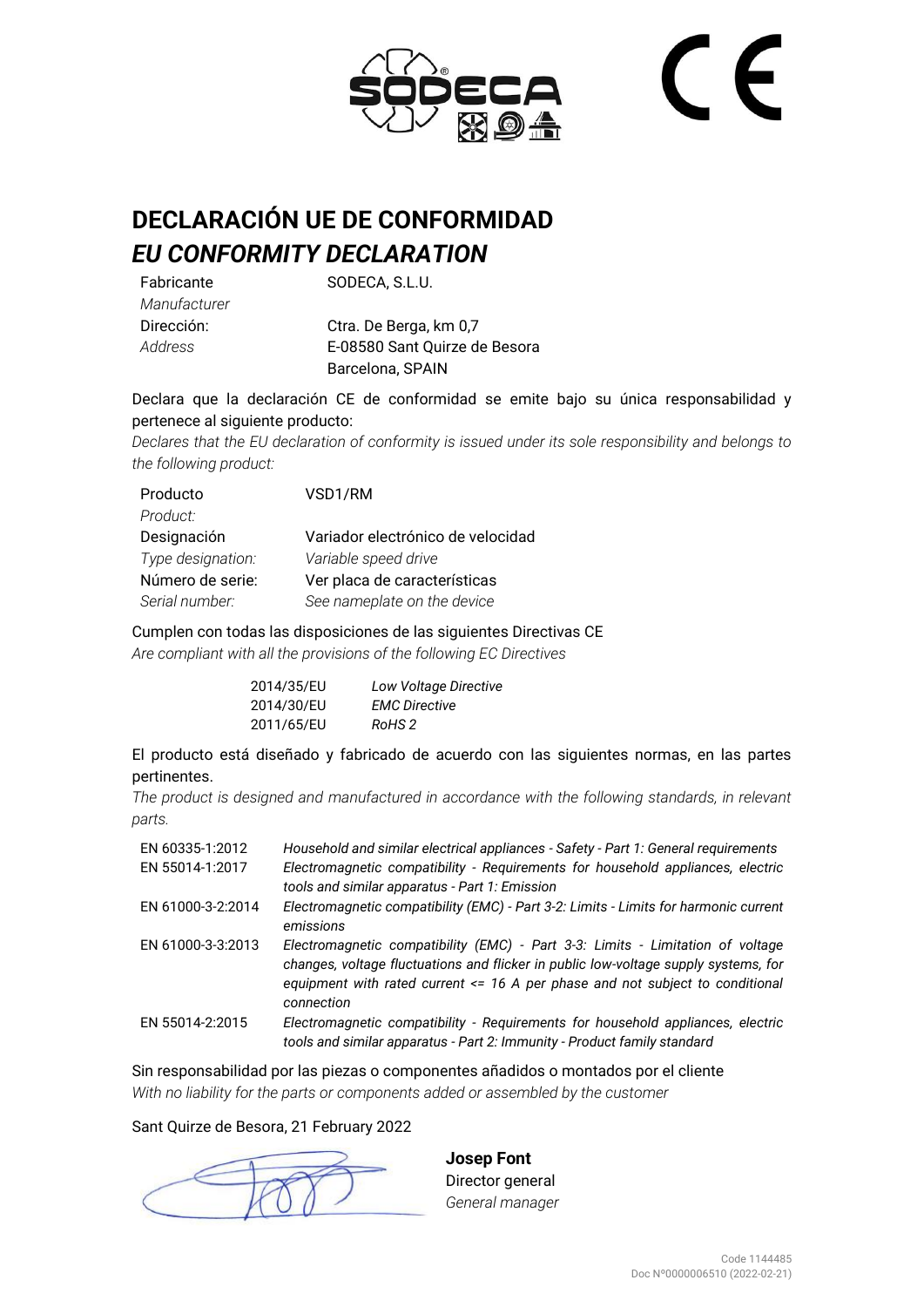### *DE Deutsch EG-KONFORMITÄTSERKLÄRUNG*

Hersteller, Adresse und Produktidentifikation: siehe Seite 1

Wir erklären hiermit unter unserer eigenen Verantwortung und gehört zu foldendem Produkt:

Sie erfüllen alle Bestimmungen der folgenden EG-Richtlinien: Seite 1

Die Produkt wurde gemäß den folgenden Normen in den entsprechenden Teilen konstruiert und hergestellt.: Seite 1

Unter Ausschluss der Verantwortung für vom Kunden hinzugefügte oder zusammengebaute Teile oder Komponenten

## *FR Français DÉCLARATION CE DE CONFORMITÉ*

Fabricant, adresse et information du produit : voir page 1

Le produit est conçue et fabriquée selon les normes suivantes, dans les pièces concernées: suivant:

Répond à toutes les dispositions des Directives CE suivantes: voir page 1

La machine est conçue et fabriquée selon les normes suivantes, dans les pièces concernées: voir page 1

Aucune responsabilité pour les pièces ou composants ajoutés ou assemblés par le client

#### *FI Suomi*

# *EY-VAATIMUSTENMUKAISUUSVAKUUTUS*

Valmistajan, osoitteen ja tuotteen tunnistetiedot: katso sivu 1

Vakuutamme, että vaatimustenmukaisuusvakuutus on laadittu yksinomaisella vastuullamme ja kuuluu seuraaville tuotteille:

Täyttävät kaikki seuraavien EY-direktiivien määräykset: katso sivu. 1

Tuotteet on asianomaisilta osiltaan suunniteltu ja valmistettu seuraavien standardien mukaisesti: katso sivu 1 Ilman vastuuta osista tai komponenteista, jotka asiakas on lisännyt tai asentanut.

#### *IT Italiano*

# *DICHIARAZIONE CE DI CONFORMITÀ*

Fabbricante, indirizzo e identificazione del prodotto: vedere pagina 1

Dichiara che il Dichiarazione CE di conformità si emette sotto la sua unica responsabilità e appartiene a questo prodotto

Rispettano tutte le disposizioni delle seguenti Direttive CE: vedere pagina 1

Le prodotto è stata disegnata e fabbricata secondo le seguenti normative, nelle parti pertinente: pagina 1

Senza responsabilità in caso di pezzi o componenti aggiunti o montati dal cliente

## *PT Portuguës DECLARAÇÃO DE CONFORMIDADE CE*

Fabricante, endereço e identificação do produto: ver pág. 1

Declara que a declaração de conformidade CE é emitida sob sua única responsabilidade e respeita o seguinte produto: Respeita as diretivas europeias: ver pág. 1

Equipamento concebido e fabricado de acordo com as normas e respetivas partes: ver pág. 1 Não nos responsabilizamos por componentes incorporados ou montados pelo cliente

#### *RU Rus*

# *ДЕКЛАРАЦИЯ СООТВЕТСТВИЯ EC*

Производитель, адрес и идентификация продукта: см. стр. 1

Заявляет, что ДС выпущена под его исключительную ответственность и относится к следующему продукту:

Соответствуют всем положениям следующих Директив ЕС: см. стр. 1

Продукт спроектирован и изготовлен в соответствии со следующими стандартами, в соответствующих разделах: см. стр. 1

Не несет ответственности за детали или компоненты, добавленные или собранные заказчиком



## **ع العربية إعالن المطابقة CE,CMIM**

الشركة المصنعة ,العنوان و معلومات عن المنتوج :انظر الصفحة 1 تم تصميم المنتوج وتصنيعه وفق المعايير التالية ، في األجزاء المعنية :حسب يفي بجميع أحكام توجيهات المفوضية األوروبية التالية :انظر الصفحة 1 تم تصميم الآلة وتصنيعها وفقًا للمعايير التالية ، في األجزاء المعنية :انظر الصفحة 1

ال تتحمل الشركة المصنعة أي مسؤولية عن األجزاء أو المكونات المضافة أو المجمعة من طرف المستهلك